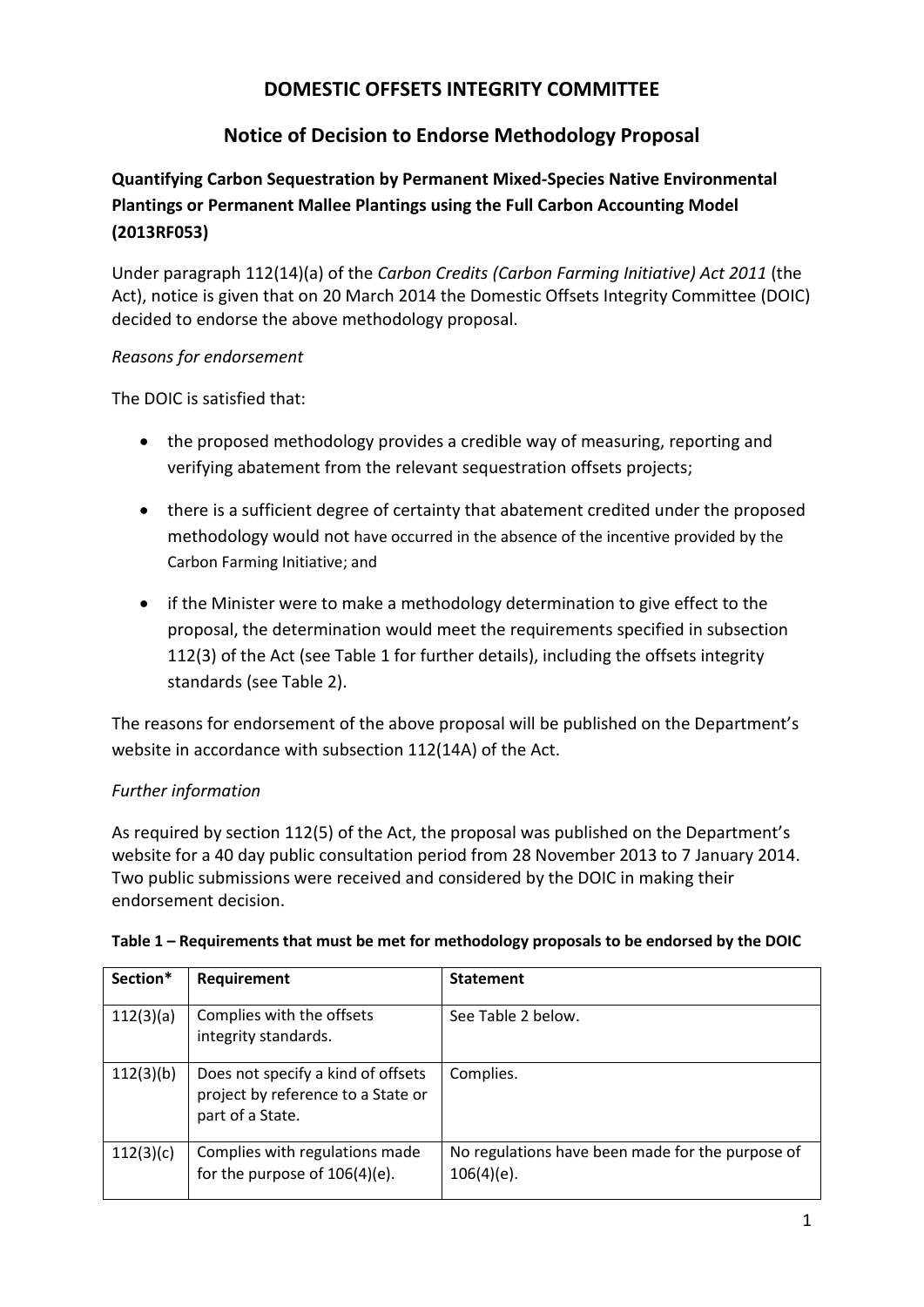| 112(3)(d) | Includes calculation of a baseline<br>for a project.                                                                                | The methodology proposal adequately specifies<br>the process for identifying the project baseline.<br>The baseline scenario is the continuation of the<br>dominant land use over the five years prior to<br>the Project Commencement. |
|-----------|-------------------------------------------------------------------------------------------------------------------------------------|---------------------------------------------------------------------------------------------------------------------------------------------------------------------------------------------------------------------------------------|
| 112(3)(g) | Applies methods specified under<br>the National Greenhouse and<br><b>Energy Reporting Act 2007 (NGER</b><br>Act) where appropriate. | All emissions sources in the methodology that are<br>covered by the NGER Act are calculated consistent<br>with the legislation.                                                                                                       |

\* Section of the *Carbon Credits (Carbon Farming Initiative) Act 2011*

### **Table 2 – Offsets Integrity Standards**

| Section*  | Requirement                                                                                                                       | <b>Statement</b>                                                                                                                                                                                                                                  |
|-----------|-----------------------------------------------------------------------------------------------------------------------------------|---------------------------------------------------------------------------------------------------------------------------------------------------------------------------------------------------------------------------------------------------|
| 133(1)(a) | Covered by the additionality test<br>regulations.                                                                                 | The activities in the proposal are covered by the<br>following additionality test regulations:<br>3.28(1)(a), which specifies "the establishment of<br>permanent plantings on or after 1 July 2007".                                              |
| 133(1)(b) | <b>Estimations of emissions</b><br>reduction, sequestration and<br>emissions are measurable and<br>capable of being verified.     | Appropriate equations are specified for the<br>calculation of emissions reduction and project<br>emissions.<br>Appropriate methods to enable verification of these<br>estimations are specified for data collection,<br>monitoring and reporting. |
| 133(1)(c) | Methods specified in the<br>methodology are not inconsistent<br>with the methods set out in the<br>National Inventory Report.     | The methods set out in the methodology proposal<br>are not inconsistent with the methods in the<br>National Inventory Report.                                                                                                                     |
| 133(1)(d) | The methodology is supported by<br>relevant scientific results<br>published in peer-reviewed<br>literature.                       | The methodology proposal is supported by credible<br>scientific data published in peer-reviewed<br>literature.                                                                                                                                    |
| 133(1)(e) | Net abatement is calculated after<br>deducting the emissions<br>generated as a result of carrying<br>out the project.             | Complies. The calculation of net abatement<br>includes a deduction for project emissions from<br>biomass burning and fuel use.                                                                                                                    |
| 133(1)(f) | Methodologies related to<br>sequestration projects should<br>provide for adjustments that take<br>account of cyclical variations. | Complies. The FullCAM model incorporates the<br>effects of climatic cycles on forest growth through<br>the Forest Productivity Index (FPI).                                                                                                       |
| 133(1)(g) | Estimates, projections or<br>assumptions included in the                                                                          | The assumptions and estimates are conservative.<br>The net abatement estimate is conservative.                                                                                                                                                    |